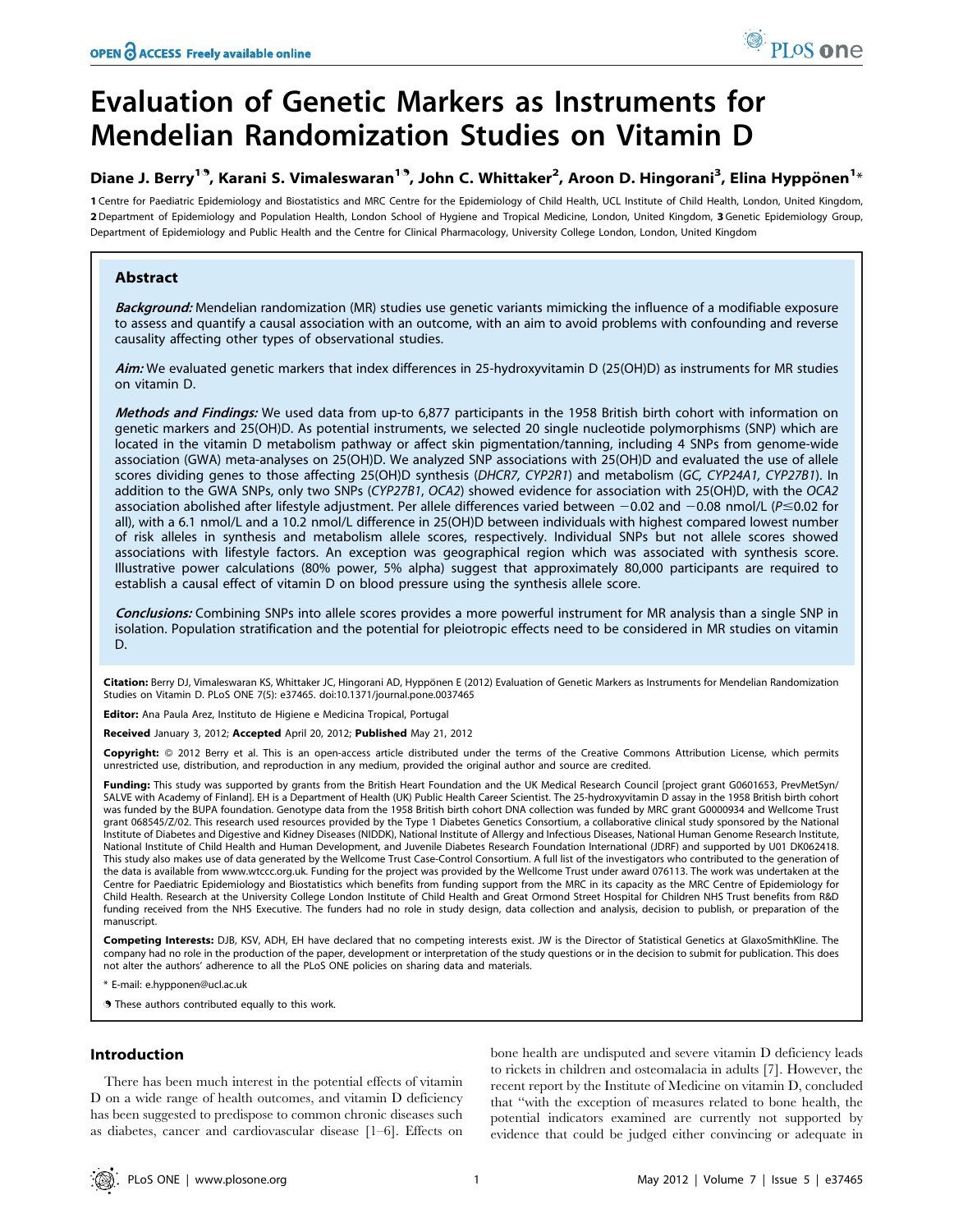terms of cause and effect, or informative regarding dose–response relationships for determining nutrient requirements.'' [8]. This reflects the fact that much of the evidence has been obtained from observational studies, with only a handful of randomized controlled trials evaluating the effects of vitamin D supplementation.

Observational associations of 25-hydroxyvitamin D concentration (25(OH)D, a marker for nutritional vitamin D status) and adverse health outcomes may provide evidence of a causal link, but could also arise from limitations with this type of study. For example, studies on vitamin D may be prone to confounding, as status is associated with risk factors for chronic diseases such as obesity [9]. Reverse causality may be a problem as given the strong role of sunlight induced skin synthesis in vitamin D production, lower concentrations of 25(OH)D could be a consequence of less time spent outdoors and hence, caused by an underlying disease rather than being the cause of it. Mendelian randomization (MR) analysis refers to the use of genetic variants that index the exposure of interest (in this case vitamin D intake/ status) to gain insight on whether the relationship between an exposure and disease is causal [10,11]. If lower vitamin D status is causally related to an adverse outcome (e.g. cardiovascular disease), a genetic variant associated with lower 25(OH)D concentration should be associated with a higher risk of cardiovascular disease (in relation to its effect on 25(OH)D). The genetic association, unlike the directly observed association of vitamin D intake/status itself, will be less prone to confounding (as the genotype is assigned at random) and free from reverse causation since the genotype is not modifiable by disease [12].

Nevertheless, the MR approach has some limitations [12–14]. An assumption of MR analysis is that the effect of a genetic variant on an outcome functions only via the intermediate exposure, such as a lifestyle factor or biomarker. However, a genetic variant may result in multiple biological alterations (pleiotropy). Hence, if these alterations also independently affect relevant outcomes not via of the intermediate phenotype, this may lead to associations through a mechanism that does not involve the exposure of interest [10]. Genetic confounding may also result in violation of MR assumptions if closely located genetic variants are inherited together (i.e. in the presence of linkage disequilibrium) and affect the outcome outside of the mechanism of the exposure, or if there is evidence for population stratification [10].

In this study, we used information from the large nationwide survey of 1958 British birth cohort to evaluate genetic markers for the use as instruments in MR studies on vitamin D.

# Methods

#### Ethics statement

Ethical approval for the biomedical survey was given by the South-East Multi-Centre Research Ethics Committee. Written informed consent for the use of information in medical studies was obtained from the participants.

### Participants

Detailed description of the study has been published previously [15]. In brief, participants are from the 1958 British birth cohort (1958BC), initially including all births in England, Scotland or Wales during one week in March 1958 ( $n = 17,638$ ) [15]. Between September 2002 and June 2004, 11,971 participants still residing in Britain were invited to participate in a biomedical survey. At the time of data collection participants were aged 44–46 years old, and 9,377 (78%) completed at least one questionnaire and 7,591 (81% of the respondents) had valid 25(OH)D measures. The 1958BC is

almost entirely a white European population (98%) [16], and since we utilize genetic data for these analyses, 158 individuals of other ethnic groups and one pregnant participant were excluded. Data was further restricted by availability of genetic data with 4,572– 6,877 individuals included in the single nucleotide polymorphism (SNP) analyses. Analyses using the vitamin D allele score were done in participants with full data on 25(OH)D synthesis  $(n = 5,623)$  and/or metabolism  $(n = 5,856)$  markers (for full description, please see below).

#### Measurement of biochemical and clinical parameters

Serum 25(OH)D concentrations were measured using an automated IDS OCTEIA enzyme-linked immunosorbent assay (ELISA) (Dade-Behring BEP2000 analyzer), standardized according to the mean from Vitamin D External Quality Assessment Scheme (DEQAS) [17]. Serum IGF-1 concentration was measured using the Nichols Advantage IGF-1 chemiluminescence immunoassay (referenced against World Health Organization 1st International Reference Reagent 1988; IGF-1 87/518) and glycosylated hemoglobin (HbA1C) with high-performance liquid chromatography (as certified by the US National Glycohemoglobin Standardization Program (NGSP) [18]). Triglycerides and total and high-density lipoprotein (HDL) cholesterol were measured by standard autoanalyzer methodology and low-density lipoprotein (LDL) cholesterol was calculated using the Friedewald formula. Fibrinogen was determined by the Clauss method, Ddimer by ELISA assay and C-reactive protein (CRP) was assayed by nephelometry (Dade Behring). Von Willebrand factor (vWF) antigen was measured by Decollates ELISA and tissue plasminogen activator (tPA) antigen by Biopool elisa. Total IgE was assayed using the HYTEC automated enzyme immunoassay [19].

Weight, height and waist circumference were measured at 45 years of age. Blood pressure was determined as an average of three repeated measures (Omron 705CP automated sphygmomanometer). For forced expiratory volume  $1$  (FEV<sub>1</sub>) and forced vital capacity (FVC), the highest technically satisfactory values (three repeated measures) were used [20].

#### Social, dietary and lifestyle factors

Socioeconomic position was assessed using the Registrar General's occupational classification categorized as I and II (managerial and professional), III (non-manual), III (manual), and IV and V (manual unskilled) [21]. Individuals who were institutionalized, retired, or long-term unemployed were classified separately. Physical activity was determined as recreation Metabolic Equivalent of Task (MET) hours, derived from reported frequencies and usual durations for up to 37 activities [22]. Smoking was recorded as never/ex-smoker vs current smoker based on smoking history recorded at ages 23, 33, and 42 years. Frequency and amounts of alcohol consumption were reported at 45 years. Information on current geographical region of residence was based on Government Office Regions, and categorized as South (South East, South West, and Greater London), Middle (East Anglia, Midlands, and Wales), North (North, North West, and Yorkshire and the Humber), and Scotland. Geographical region was dichotomized when used as an outcome (South/Middle vs North/Scotland).

The following factors (measured at 45 years) were also considered and dichotomized: time spent watching a television/ using a PC (coded as  $\leq 1$  h vs  $\geq 1$  h), time spent outside (coded as  $\leq$ 1 h vs  $\geq$ 1 h), protecting skin in the sun (often/sometimes vs rarely/never), oily fish consumption  $(\geq 3$  days/week vs. 3 days/ week), use of vitamin D supplement, and season of blood drawn (winter/spring vs. summer/autumn).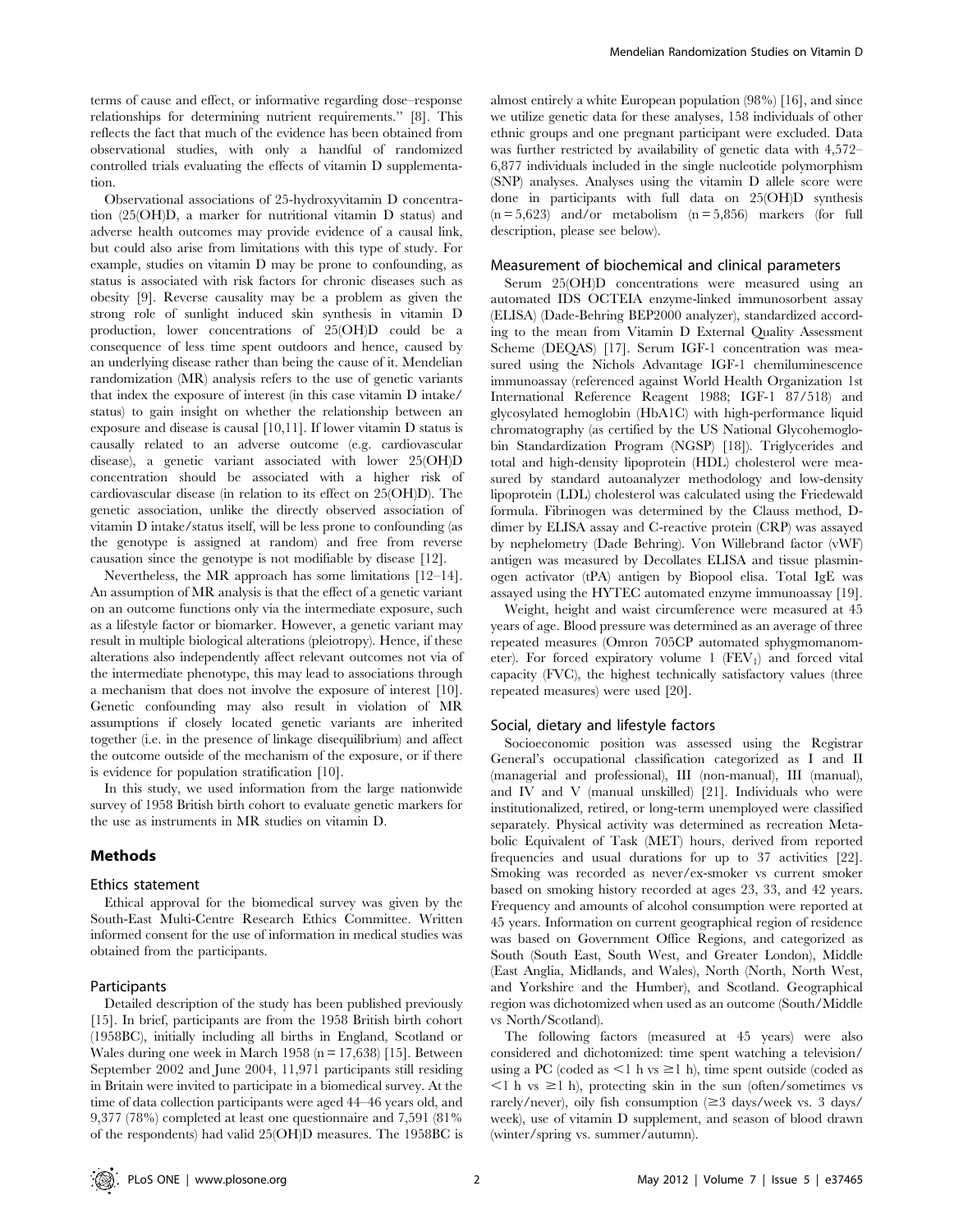# Selection of candidate genes and SNPs

We selected 20 SNPs from 12 genes, which are involved in the vitamin D pathway or affect skin pigmentation or the ability to tan [23–26]. Four of the SNPs were identified as hits in the recently published genome-wide association (GWA) meta-analysis for vitamin D insufficiency (n $\sim$ 34,000, including the 1958 British birth cohort) [23] (Figure 1). The GWA GC SNP rs2282679 was in high linkage disequilibrium with the candidate GC SNP rs4588  $(r^2 = 0.98)$  and hence due to higher numbers with data available  $(n = 6,551 \text{ vs. } 5,224)$ , we have chosen rs4588 as a proxy for the SNP rs2282679 in the present study. Two of the SNPs were identified as candidates based on the available evidence from the literature pertaining to their potential roles in vitamin D metabolic pathway (Figure 1). Fourteen SNPs were chosen based on the GWA and candidate studies for skin colour/tanning. A complete list of the selected genes/SNPs is shown in the Table S1.

## Genotyping

The SNPs (rs4588, rs12785878, rs10741657, rs6013897, rs10877012, rs17470271, rs7495174, rs4778241, rs4778138, rs13289, rs1805005, rs2228479) were genotyped using the Taqman platform (Applied Biosystems, Warrington, UK) [27]. The custom genotype SNPs had passed the inclusion criteria (Hardy-Weinberg Equilibrium (HWE) P value  $>0.01$  [28], MAF $>0.01$ and call rate  $>80\%$  (Table S1). The remaining SNPs were genotyped on the platforms of Affymetrix 6.0 and Illumina 550 K Infinium by the two sub-studies of WTCCC2 and TIDGC and QC procedures were applied accordingly [29,30]. Imputation of SNPs genotyped by the WTCCC2 and TIDGC was done using the software Impute [31] (as outlined for the 1958BC in the GWAS on 25(OH)D [23]). In the TIDGC sub-study, two SNPs (rs16891982, rs1805007) were imputed, and in the WTCCC2, three SNPs (rs16891982, rs11648785, rs464349) were imputed (a call rate threshold of 0.9 was used for the imputed SNPs).

#### Statistical methods

Natural log transformation was used for 25(OH)D and the biomarkers (except for lung function) to improve the approximation of the normal distribution. Distributions were assessed before and after transformation using quantile-normal plots. Variation in continuous outcomes was evaluated by linear regression and, in dichotomous outcomes, by logistic regression with the p-values from Wald tests.

The four SNPs in genes with confirmed associations with 25(OH)D (GC; rs4588, CYP2R1; rs10741657, DHCR7; rs12785878, CYP24A1; rs6013897) [23] were considered as possible instruments by default, and taken forward to subsequent analyses. For the other genes, we tested their associations with 25(OH)D using linear regression, taking forward all SNPs with a p-value below the Bonferroni corrected threshold of  $\leq 0.007$  $(\leq 0.05$ /number of candidate genes) to control for multiple testing. The number of candidate genes (rather than number of SNPs) was used in Bonferroni correction to account for moderate linkage disequilibrium between SNPs. To indicate the strength of the SNP as instrument we included the F-statistic from a simple linear regression model with 25(OH)D. The F-statistic in a simple linear regression model is derived from the proportion of the variation explained by the genetic variant in the phenotype given the sample size [32]. As a rule of thumb an F-statistic less than 10 is taken to indicate a weak instrument [33]. Formal MR analysis often uses instrumental variable (IV) regression by two-stage least squares estimator, however this may introduce a bias if sample size is small and there is too much variability in the estimated association between the SNP and intermediate phenotype [34]. The relative bias of IV analysis compared to ordinary least squares (linear regression) can be approximated as the inverse of the strength of the instrument (1/F-statistic) [34]. Interactions between the SNPs were tested by including the interaction terms in the linear regression model on 25(OH)D adjusting for sex with p-values corrected by the number of vitamin D SNPs to account for multiple testing  $(0.05/5, P<0.01)$ .

Relatively small proportion of participants had missing data on confounders/covariates (15% with at least one missing value) after restriction by the availability of genetic information. All main analyses requiring confounder adjustments were run with complete information. To investigate whether the results were sensitive to missing information in covariates, multivariate imputation by chained equations was used to impute missing values [35] and the main analyses were re-run. The results were identical whether based on models run on complete data or on data obtained by multiple imputation. To assess whether the SNP associations with



Figure 1. Strategy for SNP selection using genome-wide association and candidate gene studies. doi:10.1371/journal.pone.0037465.g001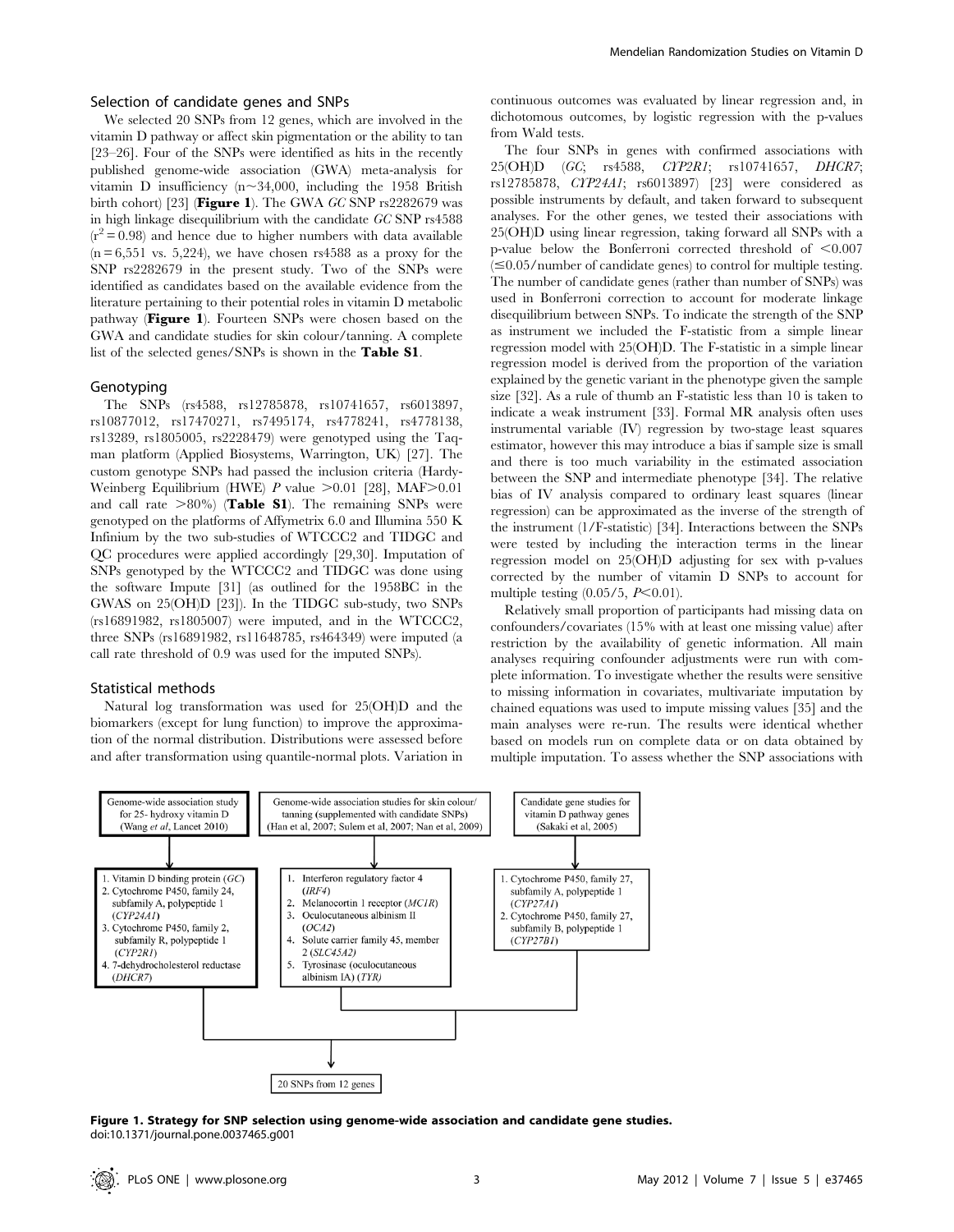25(OH)D were confounded, we adjusted for lifestyle and social factors in the linear regression model examining the associations of the SNPs with 25(OH)D (namely time spent outside, sun cover, oily fish consumption, vitamin D supplements, season, smoking, alcohol consumption, PC/TV time, recreational metabolic equivalent task (MET) hours, social class, body mass index (BMI), abdominal obesity, geographical region, and sex). We also analysed the direct associations between the SNPs and social, dietary and lifestyle factors using logistic regression. Interactions between the SNPs and lifestyle/social factors were evaluated by including appropriate interaction terms in the model. In these analyses a Bonferroni correction was used to correct for the number of factors tested, with the p-value threshold determined as  $0.05/14$  (P $<$ 0.004).

To investigate whether the relationship between the SNPs and 25(OH)D was due to other health factors and differing genetic pathways (''genetic confounding''), we adjusted for the available biomarkers (von Willebrand factor, tPA, D-dimer, fibrinogen, CRP, IgE, triglycerides, low density lipoproteins, high density lipoproteins and total cholesterol, FEV, diastolic and systolic blood pressures, IGF1 and HbA1c) in the linear regression model examining the genetic marker association with 25(OH)D. We also investigated the direct SNP- biomarker associations adjusted for 25(OH)D, with the assumption that if pleiotropy did exist these associations should appear fairly strong, and not be affected by 25(OH)D adjustment. Interactions between 25(OH)D and SNPs with biomarkers were also tested. Bonferroni corrected P-value for these analyses was  $\leq 0.003$  (0.05/15, where the denominator is the number of biomarker tests for each SNP).

''Synthesis score'' was created using the two SNPs in genes encoding proteins involved in 25(OH)D synthesis (DHCR7 and CYP2R1), both of which had been identified through the GWA meta-analyses on 25(OH)D [23]. Three SNPs in genes encoding proteins involved in 25(OH)D metabolism (GC, CYP24A1 and CYP27B1) were included in the ''metabolism score'', with analyses repeated only including the GWA confirmed SNPs (''metabo- $\lim_{\text{GWA}}$  score", GC and CYP24A1) (Figure 2). The allele score was created by counting the number of vitamin D lowering alleles. For alleles scores based on metabolizing genes (GC, CYP24A1 and CYP27B1), there was only one subject with six lowering alleles, and 36 subjects with five lowering alleles, these groups were combined with those who had four lowering alleles. Likewise for alleles in genes involved in 25(OH)D synthesis (CYP2R1 and DHCR7) score, only 97 subjects had four lowering alleles, so this group was combined with those who had three lowering alleles. As described above, we examined the associations of allelic score indicators with potential confounders and disease-relevant biomarkers.

We used simulation to carry out illustrative power calculations for the association between vitamin D and systolic blood pressure using single SNPs, separate allele scores and allele scores together as instruments (Appendix S1). We assumed effect sizes as observed in the 1958BC, notably a 5% reduction in blood pressure by each 10 nmol/l increase in 25(OH)D, and the observed SNPs/scores effects on 25(OH)D. Data was simulated 1,000 times for a given sample size and two-staged least squares regression was run. The parameter of interest was tested and power was estimated from the proportion of times the test  $p$ -value was less than the significant level  $\alpha$  = 0.05. Analyses were carried out using STATA, version 11 [36].

# Results



Figure 2. Genetic variation in the vitamin D synthesis and metabolic pathway. Skin exposure to ultraviolet B (UVB) radiation initiates the conversion of 7-dehydrocholesterol to previtamin D3. 7 dehydrocholesterol reductase (DHCR7) encodes the enzyme 7-dehydrocholesterol reductase, which converts 7-dehydrocholesterol to cholesterol, thereby removing the substrate from the synthetic pathway of vitamin D3. The previtamin D3 in turn gets converted to vitamin D3 in a heat-dependent process. Vitamin D (represents D2 or D3) is transported to the liver, where it is converted by vitamin D-25 hydroxylase (CYP2R1) to 25-hydroxyvitamin D [25(OH)D]. This is the major circulating form of vitamin D that is used by clinicians to determine vitamin D status. This form of vitamin D is biologically inactive; it is bound to the vitamin D-binding protein  $(GC)$ , transported to the kidneys and converted by 25-hydroxyvitamin D-1a- hydroxylase (1-OHase) (CYP27B1) to the biologically active form 1,25-dihydroxyvitamin D3 (Calcitriol). Calcitriol increases the expression of 25 hydroxyvitamin D-24- hydroxylase (24-OHase) (CYP24A1) to catabolise 25(OH)D to the water-soluble, biologically inactive calcitroic acid, which is excreted in the bile. DHCR7 and CYP2R1 function upstream of the production of 25(OH)D and hence, termed as 25(OH)D synthesis indicators, while GC, CYP27B1 and CYP24A1 function downstream of the 25(OH)D production and hence, termed as 25(OH)D metabolism indicators.

doi:10.1371/journal.pone.0037465.g002

with 25(OH)D in the 1958BC ( $P \le 0.016$ ). Of remaining 16 SNPS, one SNP in OCA2 (rs7495174) had a significant association with 25(OH)D after Bonferroni correction  $(P = 0.002)$  (Table 1). These five SNPs were taken forward for further evaluation together with one SNP (CYP27B1, rs10877012,  $P=0.008$ ) (Figure 3) that fell slightly below the significance threshold, but had previous evidence for replication [37]. There was no evidence for SNP-SNP interactions between any of the six SNPs (P for all comparisons  $\geq 0.08$ , data not presented).

We next examined whether the associations with 25(OH)D observed for these six SNPs, were sensitive to adjustment for geographical region, dietary and lifestyle factors or available biomarkers (Figure 4). The missing data for the lifestyle and dietary factors, and biomarkers ranged from 0.2% (BMI) to 7.7% (time spent outside). Most associations between the SNPs and 25(OH)D concentrations were not affected by these adjustments, however, an exception was OCA2, as its association was no longer present after adjustment for sex, season, geographical region, time spent outside, sun cover, oily fish consumption, vitamin D supplements, smoking, alcohol consumption, PC/TV time, recreational MET hours, social class at 42 yrs, and BMI (beta  $-0.06$ ,  $P = 0.007$  for unadjusted vs.  $-0.02$ ,  $P = 0.27$  adjusted, Figure 4). Due to the lack of independent association with 25(OH)D, OCA2 was considered as unsuitable for the use as a

The 4 SNPs that had been chosen on the basis of the 25(OH)D GWAS (in GC, CYP2R1, DHCR7, CYP24A1) [23] were associated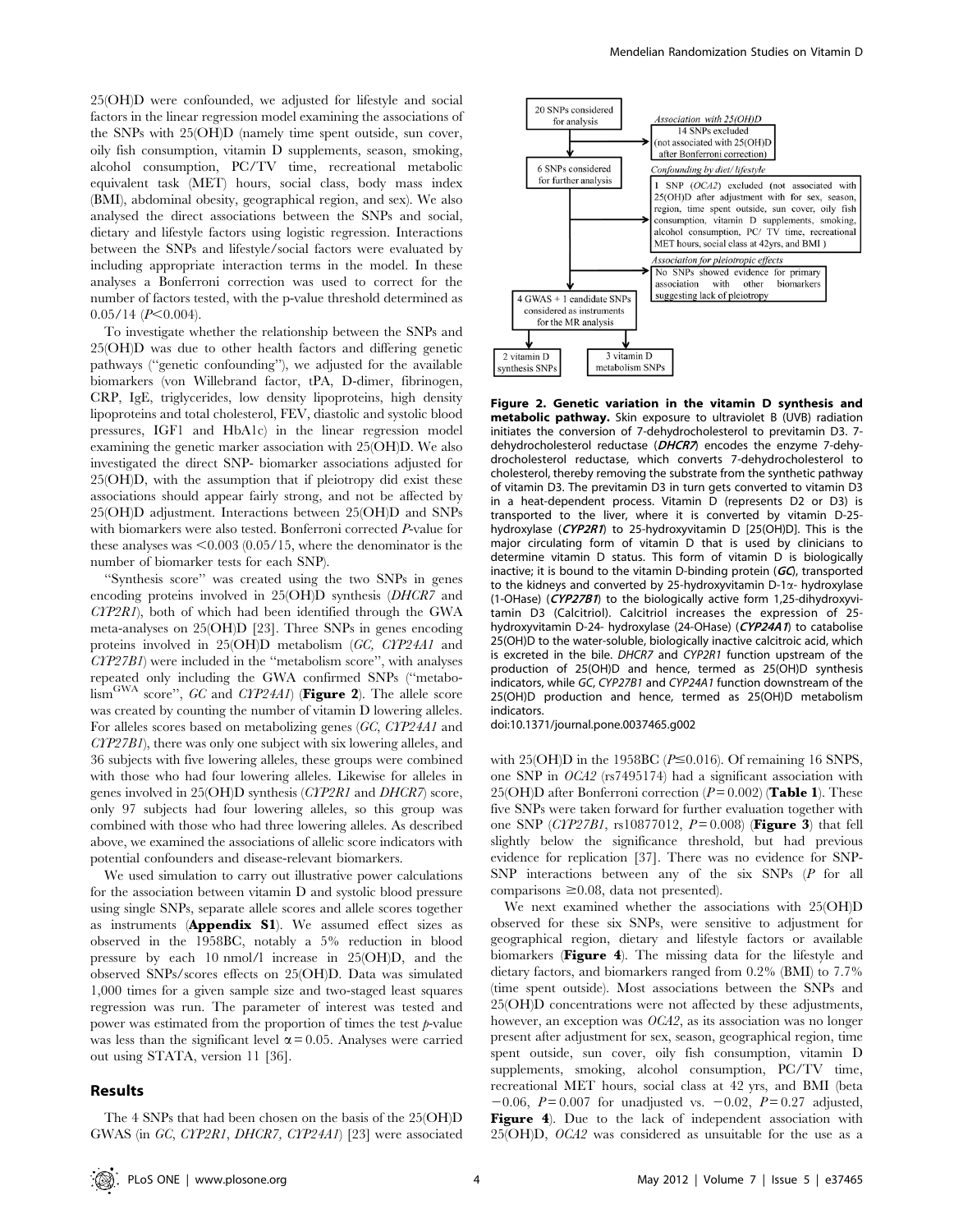Table 1. Association of SNP with ln 25-hydroxyvitamin D adjusted for sex.

| Gene                       | <b>SNP</b> | $\boldsymbol{n}$ | <b>MAF</b> | <b>Beta for minor</b><br>allele | <b>SE</b> | $P$ value            | % of variance<br>explained | <b>F-statistic</b> | Relative bias <sup>†</sup> ,<br>$\%$ |
|----------------------------|------------|------------------|------------|---------------------------------|-----------|----------------------|----------------------------|--------------------|--------------------------------------|
| GWA on 25(OH)D             |            |                  |            |                                 |           |                      |                            |                    |                                      |
| <b>GC</b>                  | rs4588     | 6027             | 0.30       | $-0.08$                         | 0.009     | $1.48\times10^{-17}$ | 1.18                       | 73.4               | 1.4                                  |
| DHCR7/NADSYN1              | rs12785878 | 6504             | 0.22       | $-0.05$                         | 0.009     | $1.2 \times 10^{-6}$ | 0.35                       | 22.4               | 4.4                                  |
| CYP2R1                     | rs10741657 | 5968             | 0.40       | 0.03                            | 0.009     | 0.0003               | 0.21                       | 13.3               | 8.1                                  |
| CYP24A1                    | rs6013897  | 6534             | 0.20       | $-0.03$                         | 0.010     | 0.016                | 0.07                       | 5.4                | 21.1                                 |
| Vitamin D pathway genes    |            |                  |            |                                 |           |                      |                            |                    |                                      |
| CYP27B1                    | rs10877012 | 6877             | 0.33       | $-0.02$                         | 0.008     | 0.008                | 0.09                       | 7.2                | 16.8                                 |
| CYP27A1                    | rs17470271 | 5831             | 0.44       | 0.005                           | 0.009     | 0.55                 | ٠                          | 0.4                | $\overline{\phantom{a}}$             |
| GWA on skin colour/tanning |            |                  |            |                                 |           |                      |                            |                    |                                      |
| OCA <sub>2</sub>           | rs7495174  | 5013             | 0.06       | $-0.06$                         | 0.02      | 0.002                | 0.16                       | 8.5                | 12.2                                 |
| OCA <sub>2</sub>           | rs4778241  | 4961             | 0.17       | $-0.01$                         | 0.01      | 0.39                 | $\sim$                     | 0.6                | $\sim$                               |
| OCA <sub>2</sub>           | rs4778138  | 5036             | 0.12       | $-0.02$                         | 0.01      | 0.13                 | 0.03                       | 1.9                | 75.8                                 |
| OCA <sub>2</sub>           | rs12913832 | 4989             | 0.22       | 0.003                           | 0.01      | 0.76                 |                            | 0.1                |                                      |
| SLC45A2                    | rs13289    | 5039             | 0.38       | $-0.02$                         | 0.009     | 0.013                | 0.10                       | 6.5                | 19.3                                 |
| <b>SLC45A2</b>             | rs16891982 | 4843             | 0.02       | $-0.03$                         | 0.04      | 0.48                 | $\sim$                     | 0.5                | $\sim$                               |
| MC <sub>1R</sub>           | rs11648785 | 4816             | 0.30       | $-0.02$                         | 0.01      | 0.037                | 0.07                       | 4.0                | 30.0                                 |
| MC <sub>1R</sub>           | rs1805005  | 5091             | 0.12       | 0.02                            | 0.01      | 0.14                 | 0.02                       | 2.0                | 81.6                                 |
| MC <sub>1R</sub>           | rs464349   | 4966             | 0.46       | $-0.01$                         | 0.01      | 0.25                 | 0.01                       | 1.5                | $\overline{\phantom{a}}$             |
| MC <sub>1R</sub>           | rs2228479  | 5084             | 0.10       | 0.007                           | 0.02      | 0.65                 | $\overline{\phantom{a}}$   | 0.1                | $\overline{\phantom{a}}$             |
| MC <sub>1R</sub>           | rs1805007  | 4572             | 0.10       | $-0.003$                        | 0.02      | 0.87                 | $\sim$                     | 0.0                | $\overline{\phantom{a}}$             |
| IRF4                       | rs12203592 | 5184             | 0.22       | $-0.01$                         | 0.01      | 0.20                 | 0.01                       | 1.6                | $\overline{\phantom{a}}$             |
| IRF4                       | rs12210050 | 4988             | 0.20       | $-0.01$                         | 0.01      | 0.58                 | $\sim$                     | 0.3                | $\overline{\phantom{a}}$             |
| <b>TYR</b>                 | rs1393350  | 4992             | 0.29       | 0.01                            | 0.01      | 0.48                 |                            | 0.5                |                                      |

MAF, minor allele frequency.

<sup>†</sup>Relative bias has not been estimated where the SNP has an F-statistic less than 1.9.

doi:10.1371/journal.pone.0037465.t001

proxy of 25(OH)D concentrations and removed from subsequent analyses. For the remaining five SNPs, we found no significant interactions by dietary and lifestyle factors on their influence on  $25(OH)D$  ( $P>0.08$  for all comparisons, data not presented). We also observed no evidence for pleiotropic effects for these SNPs, as no strong associations were observed with any of the available biomarkers with adjustment for 25(OH)D concentrations (Table S2). Furthermore, 25(OH)D did not modify the associations observed between the SNPs and the biomarkers (P interaction for all comparisons  $\geq 0.07$ ).

The combined 25(OH)D synthesis score (including SNPs in DHCR7 and CYP2R1), explained 0.56% of the variation of 25(OH)D concentrations and there was a 6.1 nmol/l difference in 25(OH)D between top and bottom groups in the allelic score (Table 2). The allele score based on 25(OH)D metabolism GWAS SNPs (GC and CYP24A1) explained 1.04% of the variation of 25(OH)D concentrations and there was a 7.9 nmol/l difference in 25(OH)D between top and bottom groups in the allelic score, while the metabolism score also including CYP27B1 explained 1.12% of the variation of 25(OH)D concentrations, with a 10.2 nmol/l difference between top and bottom quartile categories. As seen in Figure 4, associations between the allele scores and 25(OH)D were unaffected by adjustment for lifestyle and dietary factors or biomarkers. There were some associations between individual SNPs and dietary and lifestyle factors, notably rs10741657 from CYP2R1 which was associated with social class  $(P=0.003)$ , and GC SNP rs4588 which was associated with oily

fish consumption  $(P=0.002)$ , while allele scores were not associated with any of the lifestyle factors (Figure 5). However, there was an association between 25(OH)D synthesis allele score and geographical region even after applying Bonferroni correction (for the number of dietary and lifestyle factors tested), which reflected the strong association between DHCR7 SNP rs12785878 with geographical region ( $P = 3.0 \times 10^{-5}$ ). As with the single variants, we observed no evidence for pleiotropic effects as the allele scores were not associated with the biomarkers after adjustment for 25(OH)D (Table S2).

Illustrative power calculations for a MR study on blood pressure using single SNPs, allele scores (synthesis, metabolism, metabo- $\lim_{\text{GWA}}$ , and allele scores combined as instruments for vitamin D status are presented in Figure  $6A \& 6B$ . Allele scores had greater power to detect an effect than the individual SNPs used in the scores. For example, to achieve 80% power using the synthesis allele score as instrument would require a sample size of 76,000 individuals, whilst using CYP2R1 alone would require 155,000 individuals.

# **Discussion**

Insufficient intake of vitamin D has been proposed to affect up to 50% of the UK population [38,39]. This is a potentially a very important public health issue because vitamin D (intake and/or deficiency) has been linked to several common diseases including cancer, diabetes, and cardiovascular diseases [40]. However, there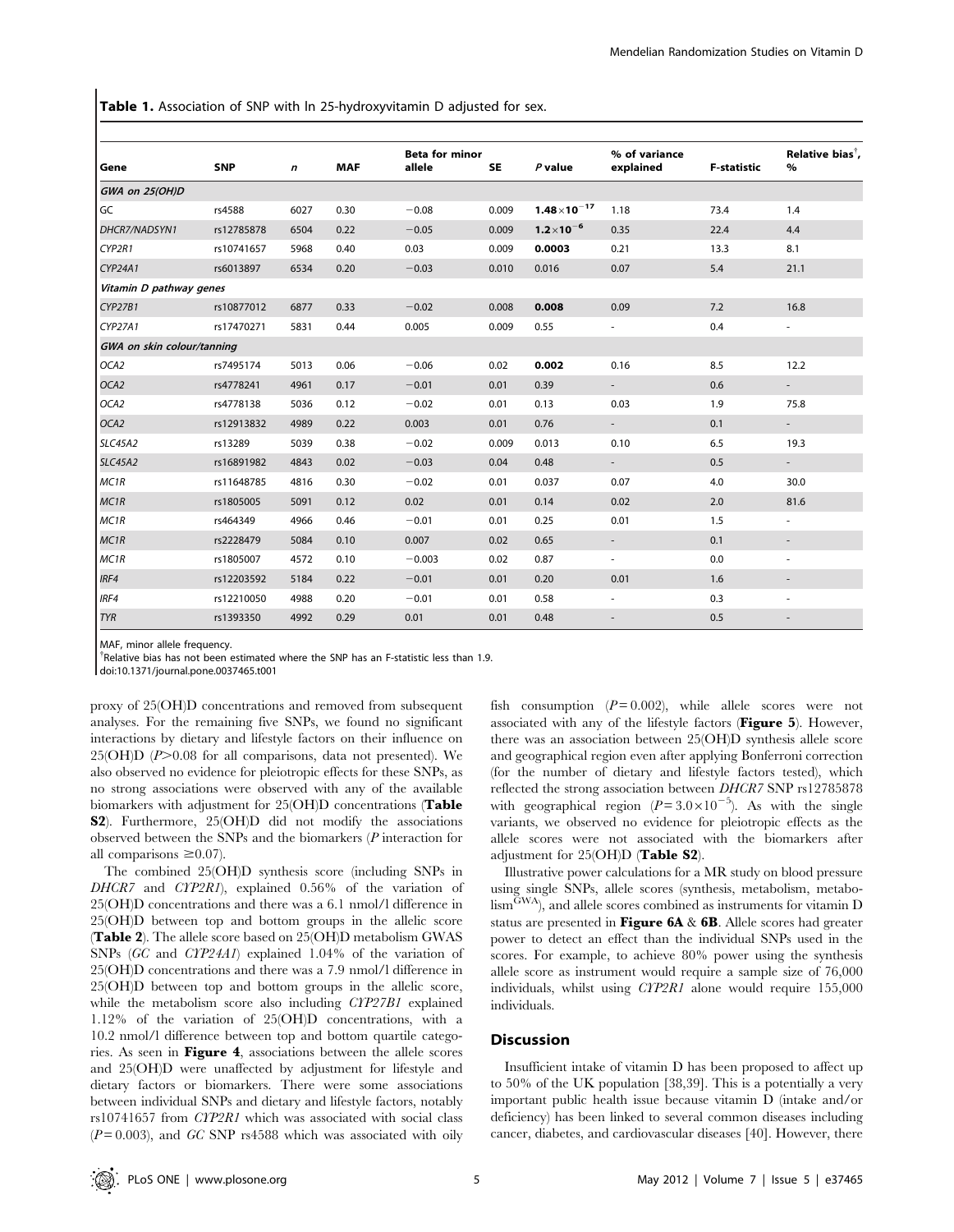

Figure 3. The selection of vitamin D SNPs for the use as instruments in Mendelian Randomization (MR) analysis. doi:10.1371/journal.pone.0037465.g003

is an urgent need to improve the evidence base for causal relations of vitamin D, as much of the evidence still relies on observational studies where it is difficult to disentangle causation from association. Randomized controlled trials are clearly the gold standard for demonstrating causality, however, they are expensive and time consuming. In this paper, we describe methodological work related to a complementary approach for causal analysis; notably, the rationale for identification and process to evaluate 25(OH)D associated SNPs as tools for future MR analysis of vitamin D.

We identified five SNPs either affecting vitamin D synthesis or metabolism as plausible instruments for MR analyses. We observed some residual co-variation by lifestyle/dietary factors in relation to selected instruments, for example the GC SNP was associated with oily fish consumption. The GC SNP was also marginally stronger in terms of F-statistic and variation of 25(OH)D concentrations explained than the combined unweighted allelic scores. Our analyses suggested that use of combined allelic scores reduced confounding since the scores were not associated with lifestyle/dietary factors. The associations between selected SNPs and geographical region, and to some extent with lifestyle/dietary factors, may also indicate a potential issue with regional variation/ancestry. Hence, it is important to consider population stratification in the context of MR studies on vitamin D, and to correct for geographical region/population stratification in related analyses. As genome-wide data becomes more readily available, one approach might be to correct for population stratification using principal components [41]. However, further work is required to demonstrate the extent to which genes expressed in the vitamin D pathway are under genetic selection related to geographical region.

The five genes used in the allelic scores have an important role in the vitamin D metabolic pathway. DHCR7 and CYP2R1 function upstream of the 25(OH)D production (synthesis), while GC, CYP24A1 and CYP27B1 function downstream of the 25(OH)D production (metabolism) (Figure 2).  $CTP2R1$  encodes the enzyme that catalyzes the 25-hydroxylation step in the liver leading to the synthesis of 25(OH)D [42], and as such, it is conceptually the best instrument for MR studies on vitamin D. The SNP included in these analyses is not functional, but it was chosen as it showed the strongest association with 25(OH)D in the published GWAs metaanalyses [23]. In the same study, DHCR7 was identified as a novel locus for association with vitamin D status [23]. DHCR7 encodes the enzyme 7-dehydrocholesterol reductase, which converts 7 dehydrocholesterol (7-DHC) to cholesterol, removing the compound from the pathway of vitamin D and onto becoming 25(OH)D. In our study, DHCR7 was not associated with cholesterol (or other lipid makers) and there was no evidence for effect modification by it on the association of 25(OH)D with cholesterol biomarkers. Also the large GWA meta-analyses on lipid traits failed to identify DHCR7 as a genetic influence on cholesterol [43], suggesting it has a primary role for vitamin D rather than cholesterol metabolism. Nevertheless, given the possibility for pleiotropic associations, MR studies using DHCR7 to index 25(OH)D should be interpreted with caution if the suggested association is not also seen for CYP2R1.

The strongest of the metabolism markers was vitamin D binding protein (DBP), also known as group specific component (Gc), which is involved in the transport of vitamin D and its metabolites [44]. The enzyme encoded by the CYP24A1 gene plays a crucial role in calcium homeostasis and the vitamin D endocrine system, acting at the first stage of 25(OH)D and 1,25(OH)2D catabolism [45]. CYP27B1 gene is a well-known candidate for vitamin D pathway [45], as it encodes  $1\alpha$ -hydroxylase, the enzyme that converts 25(OH)D into  $1\alpha$ -25(OH)<sub>2</sub>D (the active hormonal form). Although our findings showed an association of the CYP27B1 SNP (rs10877012) with 25(OH)D levels just outside the Bonferroni corrected  $P<0.008$ , we also evaluated rs10877012 as a component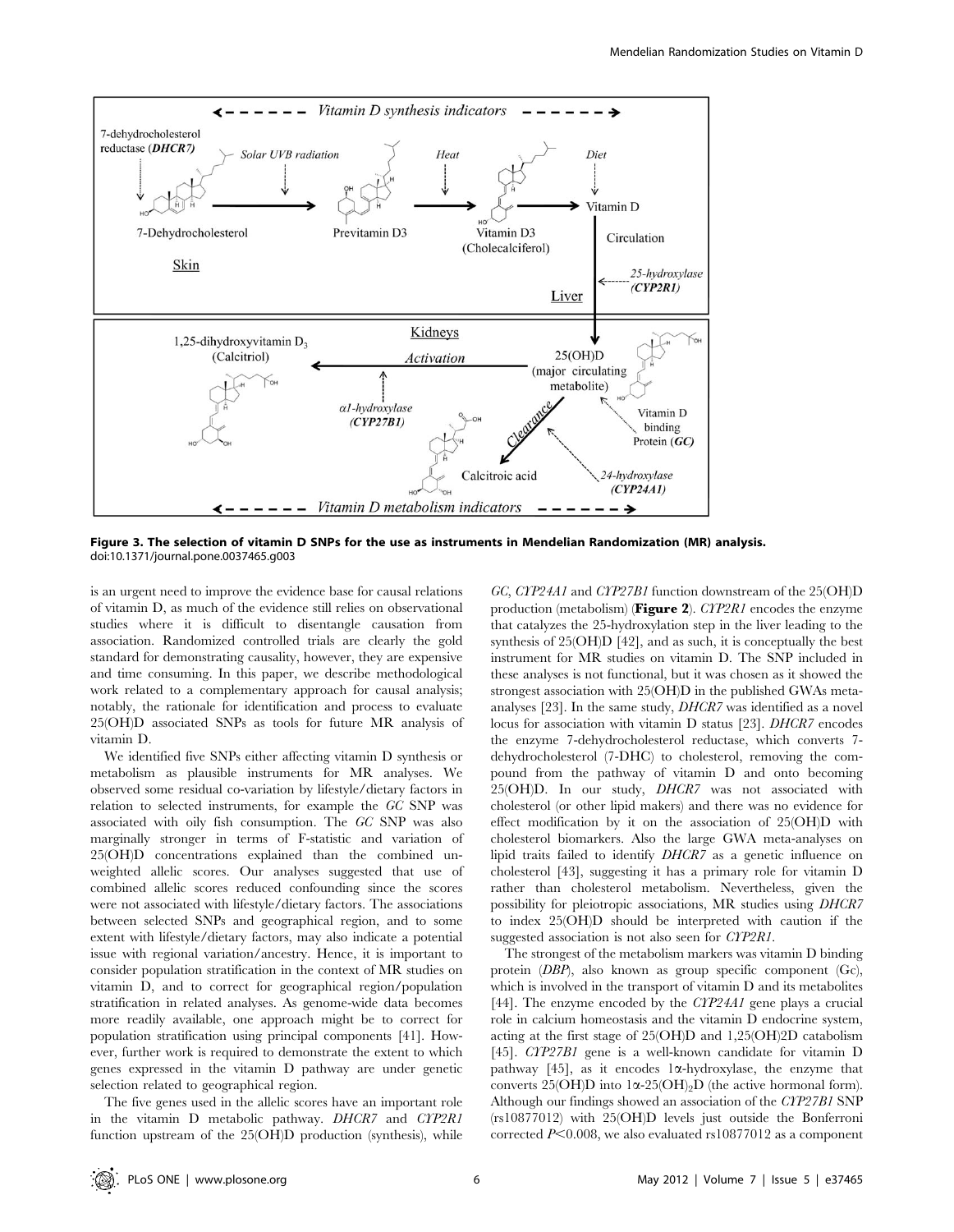

and metabolism<sup>GWA</sup> allele scores and In 25(OH)D with and without adjustment for biomarkers, dietary and lifestyle indicators. The bars are the 95% CI. Biomarkers: coagulation markersvon Willebrand factor, tPA and D-dimer; Inflammatory markersfibrinogen and CRP; Lipid marker- Triglycerides, low density lipoproteins, high density lipoproteins and total cholesterol; Lung function marker- FEV; Cardiovascular disease related factors- diastolic and systolic blood pressures, IgE, IGF1 and HbA1c). Dietary and lifestyle markers: time spent outside, sun cover, oily fish consumption, vitamin D supplements, season, smoking, alcohol consumption, PC/TV time, recreational MET hours, social class, body mass index, abdominal obesity and geographical region.

doi:10.1371/journal.pone.0037465.g004

of the allele score analysis based on the previous evidence for replication [37]. Conversely, a candidate gene (OCA2) based on the association with skin coloration was included in our initial investigations. However, associations between OCA2 and 25(OH)D have not consistently been observed [27]. In our study evidence for an association between the OCA2 genotype and 25(OH)D concentrations was abolished by adjustment for lifestyle and social indicators, suggesting that this marker (despite biological plausibility) is not suitable for the use as an instrument in MR studies on vitamin D.

The position of the target gene in the metabolic vitamin D pathway affects the quantification of the expected direction of the SNP-25(OH)D association, which led us to divide the SNPs into those affecting synthesis and metabolism when creating combined allele score indicators. The ability to estimate the magnitude of a possible causal effect for an environmental exposure that can be improved is a key strength with the MR approach [11]. Conceptually, the quantification of the 25(OH)D association for the synthesis markers appears quite straightforward as DHCR7 and CYP2R1 contribute to the production of 25(OH)D. Associations are likely to be more complex for the metabolism markers which are involved in the clearance or transport of 25(OH)D (and other vitamin D metabolites). The magnitude of the association between metabolism SNPs and 25(OH)D may depend upon current vitamin D status and requirement, and is likely to be under the influence of (unmeasured, potentially unknown) metabolic feedback loops. For example, there is evidence to indicate that GC, the key 25(OH)D carrier protein, is an important determinant of the bioavailability of vitamin D metabolites to key target cells such as

|                                                | N    | <b>Geometric Mean</b><br>(95% CI) | <b>Beta</b> | SE        | $P$ value             | % of variance<br>explained | <b>F-statistic</b> | <b>Relative</b><br>Bias, % |
|------------------------------------------------|------|-----------------------------------|-------------|-----------|-----------------------|----------------------------|--------------------|----------------------------|
| Synthesis score <sup>®</sup>                   |      |                                   |             |           |                       |                            |                    |                            |
| 0                                              | 587  | 56.2 (54.0, 58.5)                 | Reference   | Reference |                       | ٠                          | ٠                  |                            |
| $\vert$ 1                                      | 2025 | 55.1 (54.0, 56.2)                 | $-0.02$     | 0.02      |                       |                            |                    |                            |
| $\vert$ <sub>2</sub>                           | 2276 | 53.0 (52.1, 54.0)                 | $-0.06$     | 0.02      | ٠                     | ٠                          | $\sim$             |                            |
| 3,4                                            | 968  | 50.2 (48.8, 51.6)                 | $-0.11$     | 0.02      |                       |                            | ٠                  |                            |
| Synthesis score, per allele                    | 5856 | $\overline{\phantom{a}}$          | $-0.04$     | 0.007     | $6.1 \times 10^{-9}$  | 0.56                       | 33.4               | 3.1                        |
| Metabolism <sup>GWA</sup> score <sup>†</sup>   |      |                                   |             |           |                       |                            |                    |                            |
| 0                                              | 1902 | 56.7 (55.5, 57.9)                 | Reference   | Reference | ٠                     | ٠                          |                    |                            |
| $\vert$ 1                                      | 2489 | 53.2 (52.3, 54.2)                 | $-0.06$     | 0.01      |                       | $\overline{\phantom{a}}$   |                    |                            |
| $\vert$ <sub>2</sub>                           | 1305 | 50.3 (49.1, 51.5)                 | $-0.12$     | 0.02      |                       | $\overline{\phantom{a}}$   |                    |                            |
| 3, 4                                           | 240  | 48.8 (46.0, 51.7)                 | $-0.15$     | 0.03      |                       | $\overline{\phantom{0}}$   |                    |                            |
| Metabolism <sup>GWA</sup> score,<br>per allele | 5936 | $\overline{\phantom{a}}$          | $-0.06$     | 0.007     | $1.8 \times 10^{-15}$ | 1.04                       | 63.1               | 1.6                        |
| Metabolism score <sup>\$</sup>                 |      |                                   |             |           |                       |                            |                    |                            |
| $\vert$ 0                                      | 818  | 57.8 (56.0, 59.6)                 | Reference   | Reference |                       |                            |                    |                            |
| $\vert$ <sub>1</sub>                           | 1836 | 55.6 (54.4, 56.8)                 | $-0.04$     | 0.02      |                       | $\overline{\phantom{a}}$   |                    |                            |
| $\vert$ <sub>2</sub>                           | 1767 | 52.6 (51.5, 53.7)                 | $-0.09$     | 0.02      | ٠                     | $\sim$                     |                    |                            |
| $\vert$ <sub>3</sub>                           | 925  | 51.0 (49.5, 52.5)                 | $-0.13$     | 0.02      |                       |                            |                    |                            |
| 4, 5, 6                                        | 277  | 47.6 (45.2, 50.2)                 | $-0.19$     | 0.03      |                       | $\overline{\phantom{a}}$   |                    |                            |
| Metabolism score,<br>per allele                | 5623 |                                   | $-0.05$     | 0.006     | $8.8 \times 10^{-16}$ | 1.12                       | 64.6               | 1.6                        |

\*Synthesis SNPs include *DHCR7* and CYP2R1.<br><sup>†</sup>Metabolism<sup>GWA</sup> SNPs include GC and CYP24A1.<br><sup>‡Metabolism SNPs include GC C<sup>VP24A1</sup> and CY.</sup>

Metabolism SNPs include GC, CYP24A1 and CYP27B1.

doi:10.1371/journal.pone.0037465.t002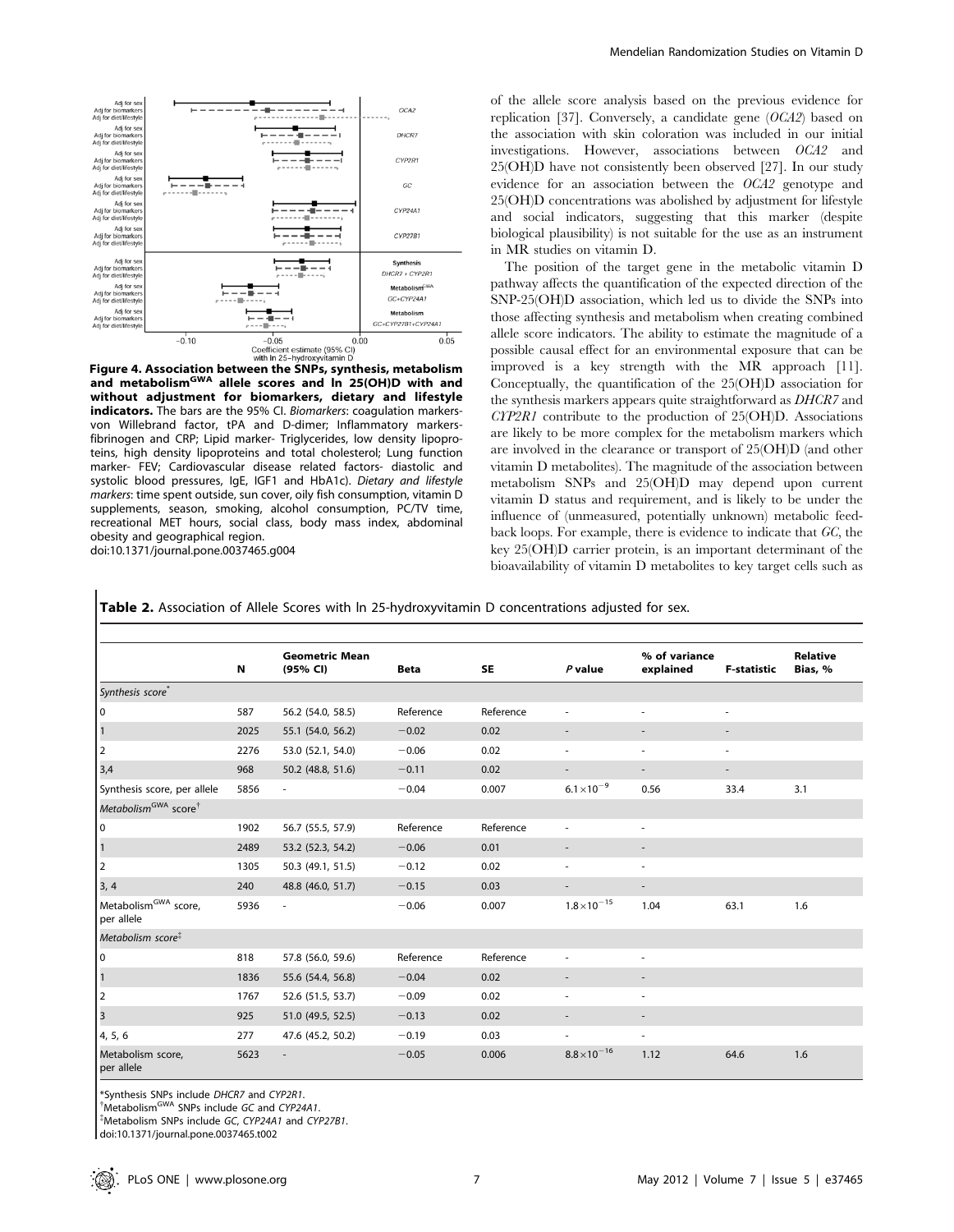

Figure 5. Associations of the five SNPs and allele scores with geographical region, social, dietary and lifestyle factors. The bars are the 99.6% CI. The effects of the allele scores and the individual SNPs for each lifestyle factor can be identified based on the intensity of the coloured boxes.

doi:10.1371/journal.pone.0037465.g005

monocytes [46], which will influence the use of related genetic variants as instruments in MR analyses. Separating the SNPs by function into the two allele scores gives flexibility to the subsequent MR models, providing the ability to use them singularly as one instrument or together as two instruments, whilst still accounting for the complex associations with 25(OH)D.

An important strength with MR approach is that the limitations for this method are by and large independent of those typical for other types of observational studies. However, as we have shown in this study, there remains a possibility of residual confounding when using single SNPs as genetic proxy markers. The single most important potential confounder was geographical region, which also had a borderline association with



Figure 6. Power and sample size to detect the 5% decrease in blood pressure by 10 nmol/l increase in 25(OH)D observed in the 1958 British birth cohort using genetic proxy indicators (significance level  $\alpha$  = 0.05). The curves in (A) from the bottom to the top of the graph are in the order of min effect size with CYP27B1 (short dash), CYP24A1 (long dash), DHCR7 (dash dot), CYP2R1 (dash), GC (dot). The curves in (B) from the bottom to the top of the graph are in the order of min effect size with Synthesis score (dash dot), Metabolism<sup>GWA</sup> score (long dash) Metabolism score (dash), both scores (dot). The horizontal black line and attached vertical dashed lines indicate the sample size required for a study with 80% power using the genetic proxy.

doi:10.1371/journal.pone.0037465.g006

the allele score based on 25(OH)D synthesis SNPs. These analyses highlight the importance of considering population structure/regional variations in MR studies for vitamin D, which given the strong influence of sunlight induced synthesis on serum concentrations, may be particularly vulnerable to this source of confounding.

MR relies on the assumption that genetic variants used as instruments are uncorrelated with other variants that are associated with the outcome outside of the exposure pathway [12]. This assumption may be violated due to the presence of linkage disequilibrium, where variants which are located close to each other are inherited together. It is also possible that the synthesis or metabolism SNPs could have led to biological adaptations during the development (i.e. canalisation) [14]. It is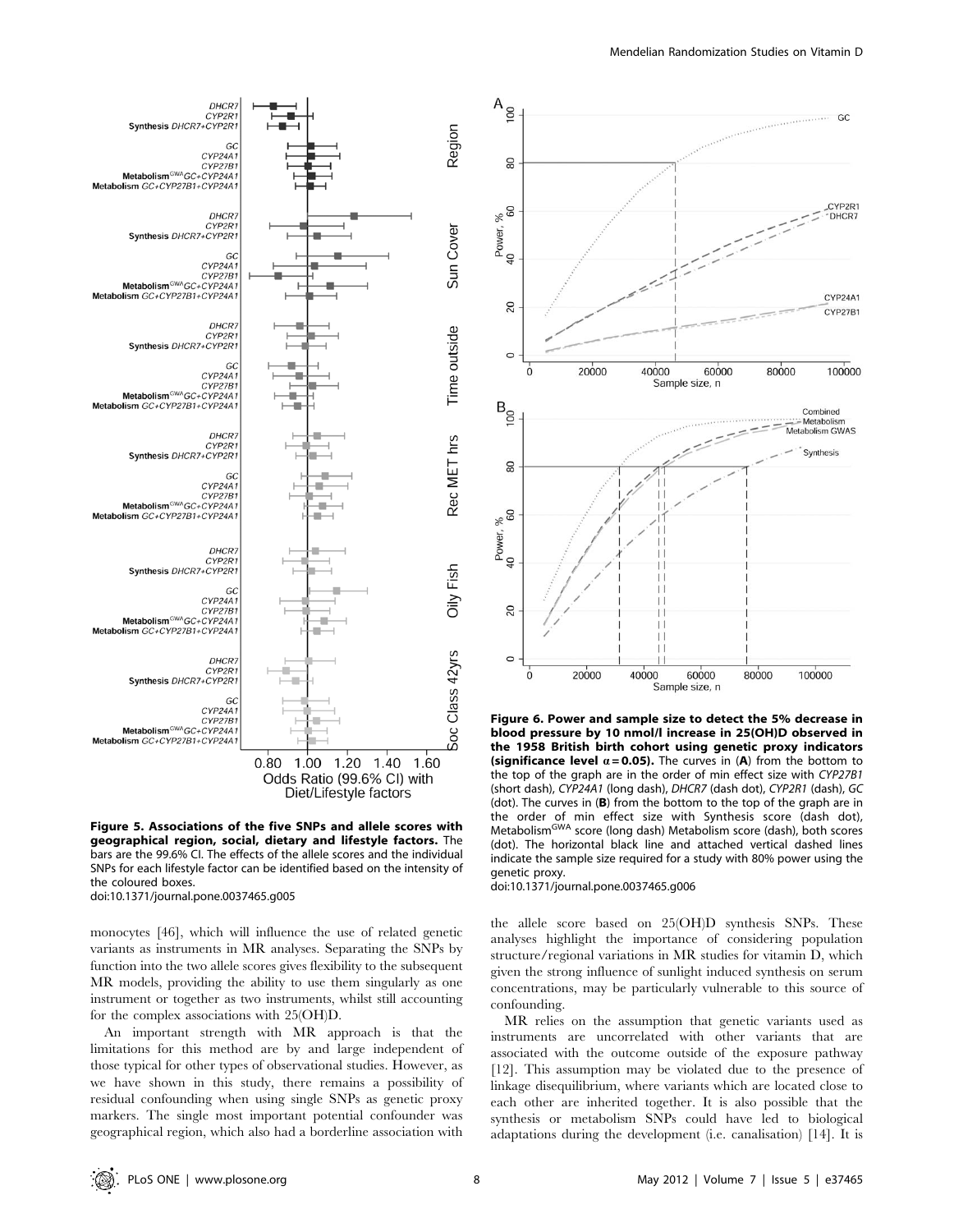also possible that SNPs used as instruments could have pleiotropic effects where they influence other metabolic pathways independently of the influence on 25(OH)D concentrations. In this study, we found no evidence for strong associations between the SNPs of interest with a range of biomarkers, suggesting specificity for their association with 25(OH)D. An important methodological limitation for MR analyses, including those done in the context of vitamin D, relates to the requirement of very large sample sizes. In the illustrative power calculations included in this paper, we showed how even by a combination of two SNPs into an allele score we were able to half the sample size required. In the MR analysis as modelled by IV regression using a twostage-least-squares estimator, the association can be biased when both the variance explained by the instruments (in the intermediate phenotype) and the sample size are small [33,34]. As indicated by the large F-statistics for all allele scores, none of the composite instruments were deemed to be ''weak'' in our study [33]. However, given the small amount of variation in 25(OH)D explained by these genetic variants, it is clear that the application of MR analyses in the context of vitamin D is resource intensive and as shown here,  $\sim 80,000$  participants would be required to detect expected influences on blood pressure using the synthesis SNPs. If both allele scores are combined, the sample size requirement is reduced to  $\sim$ 40,000 individuals. However, as noted above, quantification of the association for the metabolism SNPs is difficult, and related power calculations will not be correct if there are variations in 25(OH)D bioavailability by GC genotypes as has been suggested [46].

There is great promise in the use of genetic variants as instruments for modifiable exposures, given their ability to avoid some of the limitations of observational epidemiology in making causal inferences. At a public health level the benefits with the approach are evident, as MR studies can be used to imply reductions in disease risk that can be achieved by improving vitamin D status (which in turn, can be done for example by the use of vitamin D supplementation). However, in this paper we demonstrate the complexities of using MR in the context of vitamin D research, most notably the requirement of very large

#### References

- 1. Wortsman J, Matsuoka LY, Chen TC, Lu Z, Holick MF (2000) Decreased bioavailability of vitamin D in obesity. Am J Clin Nutr 72: 690–693.
- Hyppönen E, Laara E, Reunanen A, Jarvelin MR, Virtanen SM (2001) Intake of vitamin D and risk of type 1 diabetes: a birth-cohort study. Lancet 358: 1500–1503.
- 3. Lappe JM, Travers-Gustafson D, Davies KM, Recker RR, Heaney RP (2007) Vitamin D and calcium supplementation reduces cancer risk: results of a randomized trial. Am J Clin Nutr 85: 1586–1591.
- 4. Lee W, Kang PM (2010) Vitamin D deficiency and cardiovascular disease: Is there a role for vitamin D therapy in heart failure? Curr Opin Investig Drugs 11: 309–314.
- 5. Pittas AG, Chung M, Trikalinos T, Mitri J, Brendel M, et al. (2010) Systematic review: Vitamin D and cardiometabolic outcomes. Ann Intern Med 152: 307–314.
- 6. Liu E, Meigs JB, Pittas AG, Economos CD, McKeown NM, et al. (2010) Predicted 25-hydroxyvitamin D score and incident type 2 diabetes in the Framingham Offspring Study. Am J Clin Nutr 91: 1627–1633.
- 7. Stern PH (2005) Bone. In: Feldman D, Glorieux FH, Pike JW, eds. Vitamin D. Amsterdam: Elsevier Academic Press. pp 565–573.
- 8. Institute of Medicine (2011) Dietary Reference Intakes for Calcium and Vitamin D.
- 9. Hyppönen E, Power C (2006) Vitamin D status and glucose homeostasis in the 1958 British birth cohort: the role of obesity. Diabetes Care 29: 2244–2246.
- 10. Sheehan NA, Didelez V, Burton PR, Tobin MD (2008) Mendelian randomisation and causal inference in observational epidemiology. PLoS Med 5: e177.
- 11. Davey Smith G, Ebrahim S (2005) What can mendelian randomisation tell us about modifiable behavioural and environmental exposures? BMJ 330: 1076–1079.

samples, possibility for pleiotropic effects, and the potential of confounding by population stratification. Informative MR studies on vitamin D are likely to be feasible in the context of large international consortia, with the issues on population structure duly considered at the analysis stage. However, within that type of context, MR is highly likely to serve as a useful first-stage approach to testing causality between vitamin D and various health outcomes.

### Supporting Information

Table S1 Call rates and P values for Tests of Hardy-Weinberg Equilibrium for Vitamin D Polymorphisms Identified from Candidate Gene and Genome-wide Association Studies. (DOC)

Table S2 The SNP association with biomarkers adjusted for 25(OH)D, sex and region.

(DOC)

Appendix S1 Sample size calculations. (DOC)

#### Acknowledgments

We are deeply grateful to the participants of the 1958 British birth cohort. We thank Professor Chris Power (UCL Institute of Child Health) for support in vitamin D studies; Professor Ian Gibb, Dr Steve Turner, and Marie-Claude Fawcett (Royal Victoria Infirmary, Newcastle-upon-Tyne, U.K.) for carrying out the laboratory assays; and the Centre for Longitudinal studies, Institute of Education (original data producers) for providing the data. Professor John Todd, Dr Jason Cooper and Debbie Smyth are acknowledged for genotyping (Juvenile Diabetes Research Foundation/Wellcome Trust Diabetes and Inflammation Laboratory, Cambridge Institute for Medical Research, University of Cambridge, UK).

# Author Contributions

Conceived and designed the experiments: EH. Performed the experiments: DJB KSV EH. Analyzed the data: DJB. Contributed reagents/materials/ analysis tools: DJB KSV JCW ADH EH. Wrote the paper: KSV EH DJB ADH. Supervision of the statistical analysis: EH JCW ADH.

- 12. Lawlor DA, Harbord RM, Sterne JA, Timpson N, Davey SG (2008) Mendelian randomization: using genes as instruments for making causal inferences in epidemiology. Stat Med 27: 1133–1163.
- 13. Nitsch D, Molokhia M, Smeeth L, DeStavola BL, Whittaker JC, et al. (2006) Limits to causal inference based on Mendelian randomization: a comparison with randomized controlled trials. Am J Epidemiol 163: 397–403.
- 14. Davey Smith G, Ebrahim S (2003) Mendelian randomization: can genetic epidemiology contribute to understanding environmental determinants of disease? Int J Epidemiol 32: 1–22.
- 15. Power C, Elliott J (2006) Cohort profile: 1958 British birth cohort (National Child Development Study). Int J Epidemiol 35: 34–41.
- 16. Atherton K, Fuller E, Shepherd P, Strachan DP, Power C (2008) Loss and representativeness in a biomedical survey at age 45 years: 1958 British birth cohort. J Epidemiol Community Health 62: 216–223.
- 17. Hyppönen E, Turner S, Cumberland P, Power C, Gibb I (2007) Serum 25hydroxyvitamin D measurement in a large population survey with statistical harmonization of assay variation to an international standard. I Clin Endocrinol Metab 92: 4615–4622.
- 18. Gibb I, Parnham A, Fonfrede M, Lecock F (1999) Multicenter evaluation of Tosoh glycohemoglobin analyzer. Clin Chem 45: 1833–1841.
- 19. Nolte H, DuBuske LM (1997) Performance characteristics of a new automated enzyme immunoassay for the measurement of allergen-specific IgE. Summary of the probability outcomes comparing results of allergen skin testing to results obtained with the HYTEC system and CAP system. Ann Allergy Asthma Immunol 79: 27–34.
- 20. American Thoracic Society (1987) Standardization of spirometry–1987 update. Am Rev Respir Dis 136: 1285–1298.